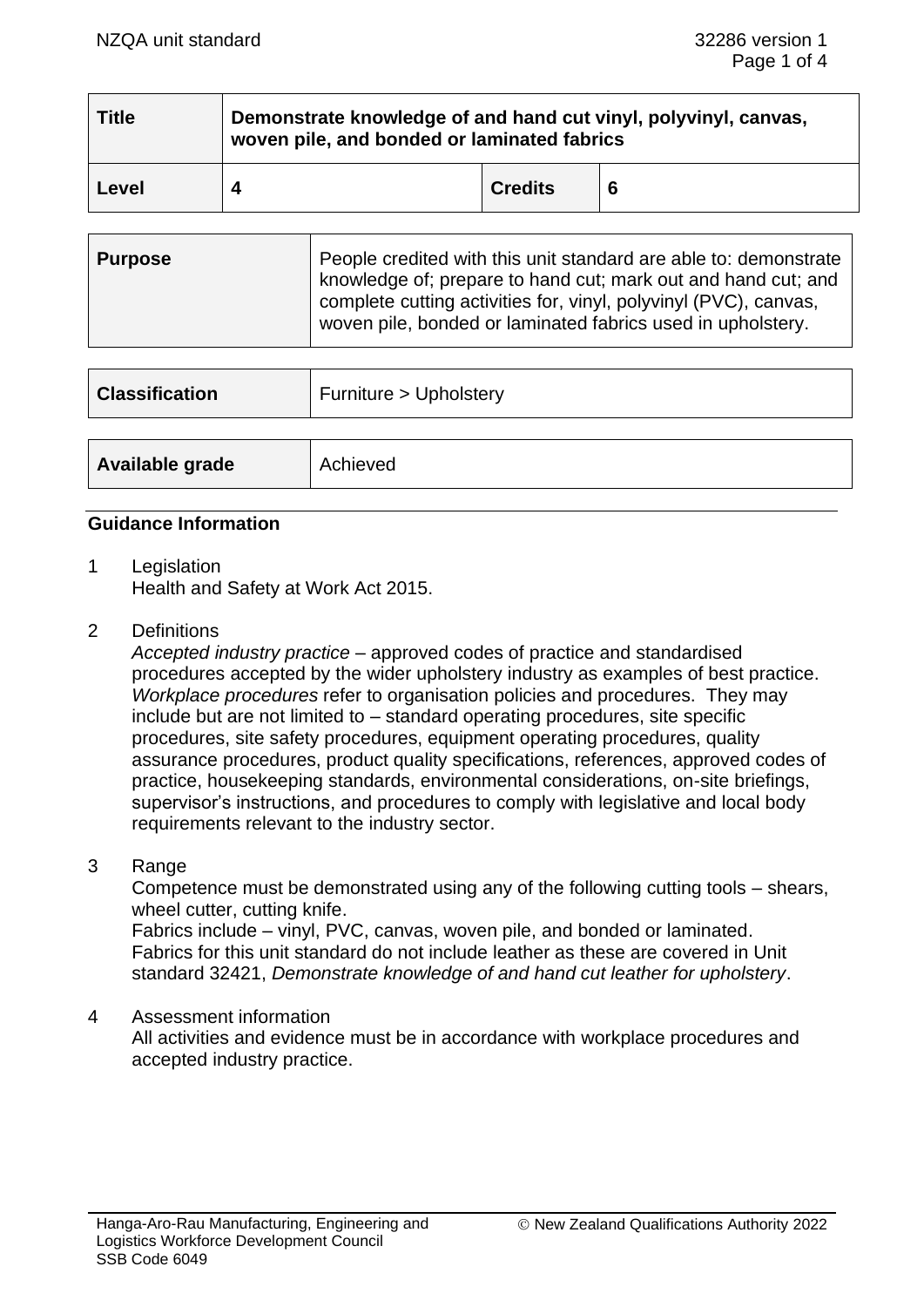# **Outcomes and performance criteria**

## **Outcome 1**

Demonstrate knowledge of vinyl, PVC, canvas, woven pile, and bonded or laminated fabrics used in upholstery.

#### **Performance criteria**

1.1 The characteristics of fabrics are explained in terms of their use in furniture making.

Range durability, finishes.

- 1.2 Types of defects commonly found in vinyl, PVC, canvas, woven pile, bonded or laminated fabrics are explained in terms of acceptability for the job.
	- Range manufacturer defects, joining knots, colour variances, fold marks, courier damage.

## **Outcome 2**

Prepare to hand cut vinyl, PVC, canvas, woven pile, and bonded or laminated fabrics used in upholstery.

Range evidence for two different fabrics is required.

#### **Performance criteria**

2.1 Job specifications are obtained and interpreted.

Range fabric to be used, furniture article, number of articles.

- 2.2 Tools and equipment for the job are obtained.
- 2.3 Vinyl, PVC, canvas, woven pile, bonded or laminated fabric is selected in accordance with job specifications and the factors that influence template layout are identified.

Range colour variations, defects, meterage.

- 2.4 Templates are selected in accordance with job specifications.
- 2.5 Marking medium is selected in accordance with the type of fabric being used.
- 2.6 Cutting tool is selected.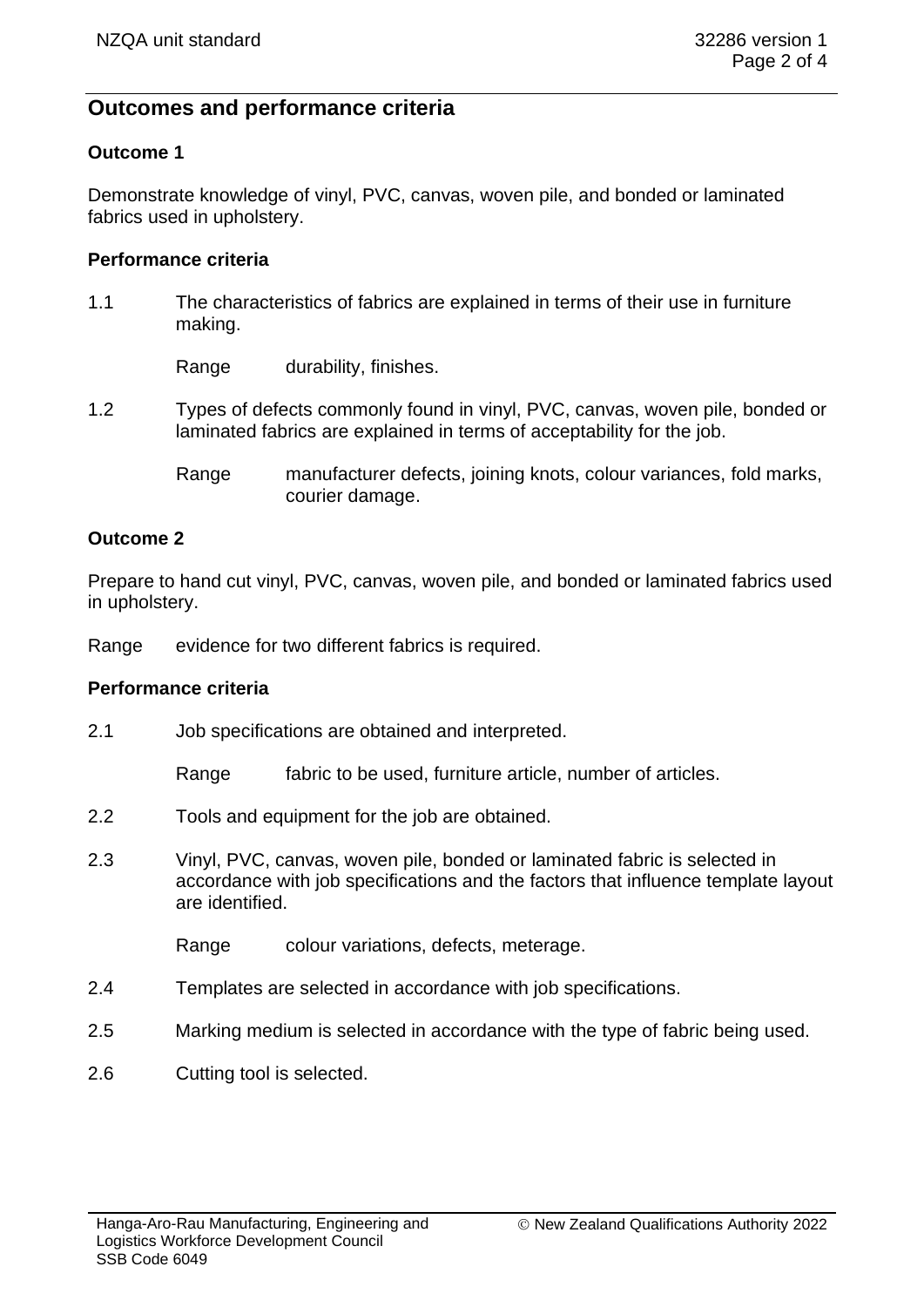## **Outcome 3**

Mark out and hand cut vinyl, PVC, canvas, woven pile, and bonded or laminated fabrics used in upholstery.

Range evidence for marking and hand cutting two different fabrics is required.

### **Performance criteria**

- 3.1 Personal protective equipment is worn.
- 3.2 Templates are placed on vinyl, PVC, canvas, woven pile, and bonded or laminated fabric to ensure optimal use of fabric.
	- Range minimise waste, upholstery panels matched to appropriate part of fabric, unacceptable defects hidden from view on finished product or not used.
- 3.3 Marker is used to mark out fabric and label panels in accordance with job specifications.

Range clear lines, line up with pattern/template, tolerances.

- 3.4 Fabric usage is recorded while marking out.
- 3.5 Fabric is cut in accordance with job specifications.

Range clean cuts, correct size, cut on line.

- 3.6 Fabric panels are stacked ready to be sewn.
- 3.7 Unused fabric is labelled and stored.

Range colour, type.

#### **Outcome 4**

Complete cutting activities for vinyl, PVC, canvas, woven pile, and bonded or laminated fabrics used in upholstery.

#### **Performance criteria**

- 4.1 Work area is cleaned and cleared of tools, debris, and any excess material.
- 4.2 Supervisor is informed of job completion.

| Replacement information   This unit standard and unit standards 32287 and 32421 |  |
|---------------------------------------------------------------------------------|--|
| <sup>1</sup> replaced unit standard 14987.                                      |  |